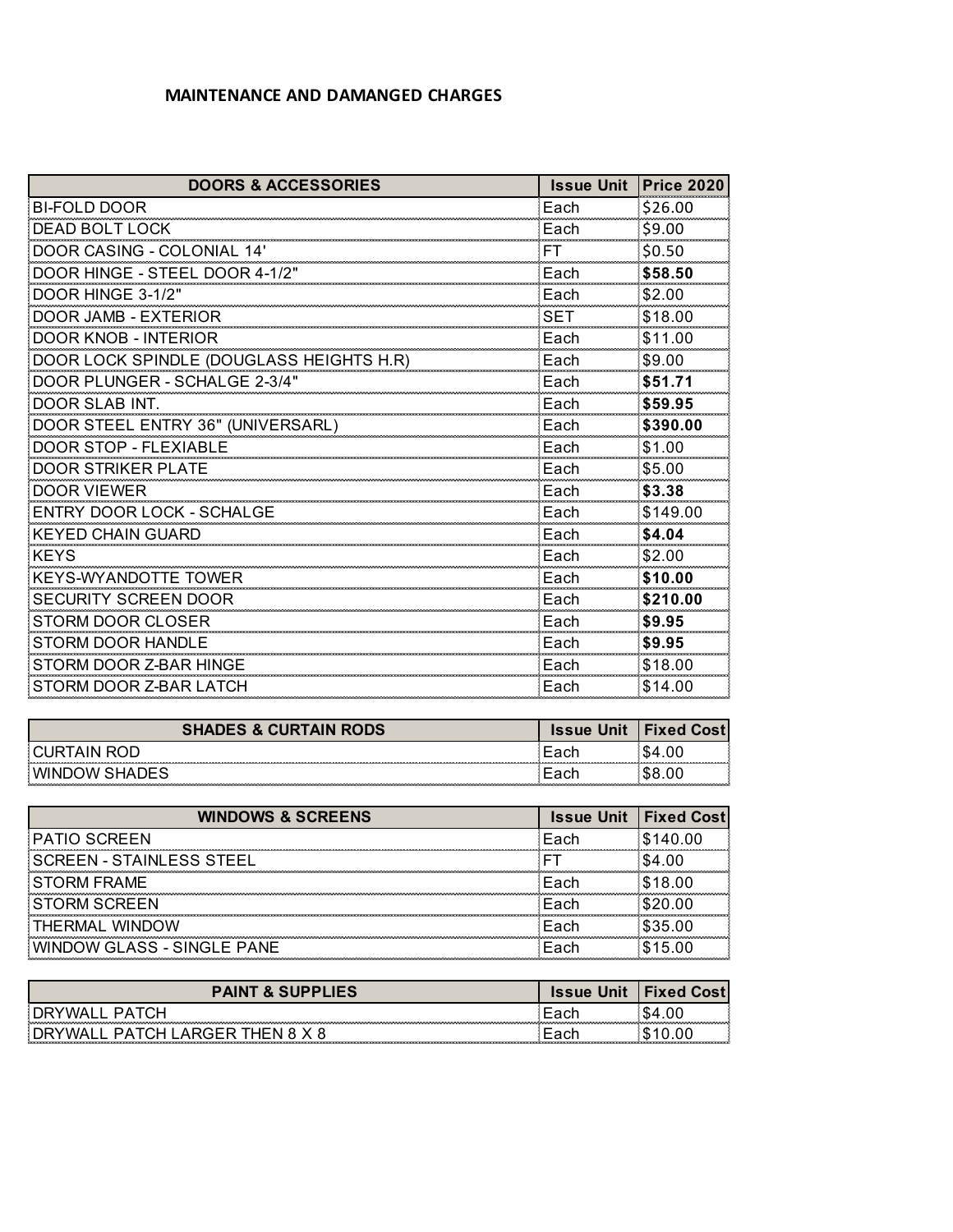| <b>LIGHT FIXTURES</b>                   | <b>Issue Unit</b> | <b>Fixed Cost</b> |
|-----------------------------------------|-------------------|-------------------|
| LIGHT FIXTURE - 2' 1 BULB               | Each              | \$29.60           |
| LIGHT FIXTURE - 2' 2 BULB VANITY        | Each              | \$55.00           |
| LIGHT FIXTURE - CEILING CLEAR           | Each              | \$23.75           |
| LIGHT FIXTURE - EXTERIOR RAB            | Each              | \$38.00           |
| LIGHT FIXTURE - HALF MOON               | Each              | \$25.00           |
| LIGHT FIXTURE - MUSHROOM FROSTED        | Each              | \$13.19           |
| LIGHT FIXTURE - PROG 10-1/2"            | Each              | \$33.00           |
| LIGHT FIXTURE - PROG 12" SQUARE         | Each              | \$10.51           |
| LIGHT FIXTURE - PULL CHAIN W/RECEPTACLE | Each              | \$4.00            |
| LIGHT FIXTURE - PHOTO CELL-RAB          | Each              | \$10.84           |
| LIGHT FIXTURE -FLOOD 175W               | Each              | \$159.00          |
| LIGHT FIXTURE -LED WALL PACK            | Each              | \$48.00           |
| LIGHT FIXTURE - PROGRESS 6" OPAL        | Each              | \$36.25           |

| <b>LIGHT GLOBES</b>            | <b>Issue Unit</b> | <b>Fixed Cost</b> |
|--------------------------------|-------------------|-------------------|
| LIGHT GLOBE - 10" CLEAR RD     | Each              | \$12.86           |
| LIGHT GLOBE - 6" & 8" CLEAR RD | Each              | \$7.00            |
| LIGHT GLOBE - MUSHROOM FROSTED | Fach              | \$8.00            |
| LIGHT GLOBE - PROG 10"         | Each              | \$29.00           |
| LIGHT GLOBE - PROG 12" SQUARE  | Each              | \$8.00            |
| LIGHT GLOBE - PROG 6" OPAL     | Each              | \$8.00            |
| LIGHT GLOBE - PROG JELLY       | Each              | \$9.00            |
| LIGHT GLOBE-8" ROUND           | Each              | \$6.29            |
| LIGHT LENS - 2' WHITE 1 BULB   | Each              | \$11.00           |
| LIGHT LENS - 2' WHITE 2 BULB   | Each              | \$19.00           |
| LIGHT LENS - HALF MOON         | Each              | \$21.00           |
| LIGHT LENS - VANITY 2' 2 BULB  | Each              | \$20.00           |
|                                |                   |                   |

| <b>LIGHT BULBS</b>                   | <b>Issue Unit   Fixed Cost</b> |        |
|--------------------------------------|--------------------------------|--------|
| FLUORESCENT BULB - 18"               | Each                           | \$5.69 |
| FLUORESCENT BULB - 2'                | Fach                           | \$4.32 |
| LIGHT BULB - 13W 2P                  | Fach                           | \$4.00 |
| LIGHT BULB - 13W 2P (HALF MOON FIX.) | Fach                           | \$3.00 |
| LIGHT BULB - 32W (RAB)               | Fach                           | \$9.00 |
| LIGHT BULB - 40W                     | Fach                           | \$1.00 |
| LIGHT BULB - 9W 2P (RANGE HOOD)      | Fach                           | \$4.00 |

| <b>SWITCHES &amp; OUTLETS &amp; COVERS</b> |      | <b>Issue Unit   Fixed Cost</b> |
|--------------------------------------------|------|--------------------------------|
| COVER - OUTLET                             | Each |                                |
| COVER - SP SWITCH                          | Fach | <b>\$1.00</b>                  |
| RECEPTACLE - DUPLEX                        | Fach |                                |
| RECEPTACLE - GFI                           | Fach | \$14.00                        |
| SWITCH - 3-WAY                             | Fach | .S2 00                         |
| SWITCH - 3-WAY/SINGLE POLE COMB            | Fach | .SG 00                         |
| SWITCH - 4 WAY                             | Fach | <b>\$9.80</b>                  |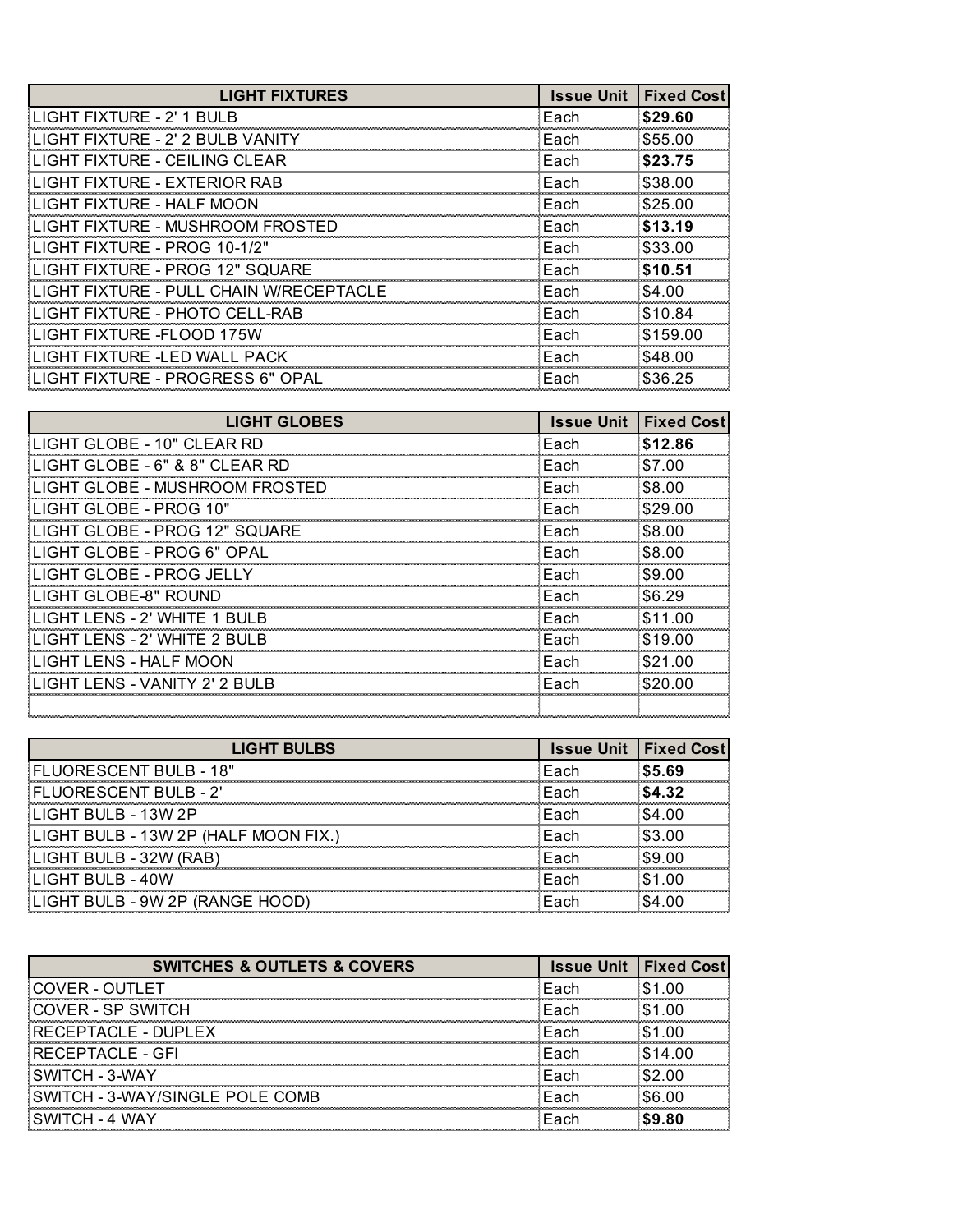| . | .         |
|---|-----------|
|   |           |
| . | --------- |

| <b>BATHROOM</b>                           | <b>Issue Unit</b> | <b>Fixed Cost</b> |
|-------------------------------------------|-------------------|-------------------|
| <b>GERBER LAV. HANDLE</b>                 | Each              | \$8.00            |
| <b>GERBER LAVATORY FAUCET</b>             | Each              | \$92.51           |
| <b>GERBER TUB HANDLE</b>                  | Each              | \$5.00            |
| KOHLER FLUSHMATE BOWL                     | Each              | \$89.00           |
| KOHLER FLUSHMATE TANK                     | Each              | \$210.00          |
| KOHLER FLUSHMATE TANK LEVER               | Each              | \$11.00           |
| KOHLER FLUSMATE BOWL BACK FLUSH (HI-RISE) | Each              | \$305.00          |
| <b>LAVATORY SINK LEGS</b>                 | Each              | \$15.00           |
| LAVATORY VANITY SINK OVAL                 | Each              | \$22.00           |
| <b>MEDICINE CABINET</b>                   | Each              | \$28.50           |
| <b>SHOWER CURTAIN ROD 5'</b>              | Each              | \$3.00            |
| SHOWER CURTAIN ROD BRACKETS               | Each              | \$1.00            |
| <b>SHOWER HEAD</b>                        | Each              | \$8.00            |
| SHOWER HEAD - HANDHELD                    | Each              | \$20.00           |
| <b>SHOWER SWIVEL BASE</b>                 | Each              | \$8.00            |
| <b>SOAP DISH</b>                          | Each              | \$3.00            |
| <b>TOILET BOWL PLUNGER</b>                | Each              | \$4.00            |
| <b>TOILET SEAT ELONGATED</b>              | Each              | \$8.56            |
| TOILET TANK LEVER UNIVERSAL               | Each              | \$3.00            |
| TOILET TISSUE HOLDER COMPLETE             | Each              | \$4.00            |
| <b>TOILET TISSUE ROLLER PIN</b>           | Each              | \$1.00            |
| <b>TOOTH BRUSH AND TUMBLER</b>            | Each              | \$3.50            |
| TOWEL BAR 3/4 X 24"                       | Each              | \$3.00            |
| <b>TOWEL BAR BRACKETS</b>                 | Each              | \$5.08            |
| TUB SPOUT W/DIVERTER                      | Each              | \$7.00            |
| WAX RING #1 W/SLEEVE                      | Each              | \$2.00            |

| <b>KITCHEN</b>                   | <b>Issue Unit</b> | <b>Fixed Cost</b> |
|----------------------------------|-------------------|-------------------|
| <b>CABINET DOOR</b>              | Each              | \$40.00           |
| CABINET DOOR KNOBS               | Each              | \$3.00            |
| CABINET DRAWER                   | Each              | \$40.00           |
| CABINET DRAWER KNOBS             | Each              | \$2.00            |
| CABINET DRAWER SLIDE 22"         | SET               | \$6.00            |
| COUNTER TOP IPB 3/4" X 25" X 97" | FТ                | \$20.00           |
| G/D BADGER 1                     | Each              | \$75.99           |
| G/D BADGER 5                     | Each              | \$82.64           |
| G/D PRO COVER CONTROL            | Each              | \$275.75          |
| G/D WIRLAWAY 1/2HP               | Each              | \$74.07           |
| KITCHEN SINK SS DOUBLE           | Each              | \$64.00           |
| MOEN KITCHEN FAUCET              | Each              | \$44.75           |
| STRAINER BASKET - FITALL         | Each              | \$3.00            |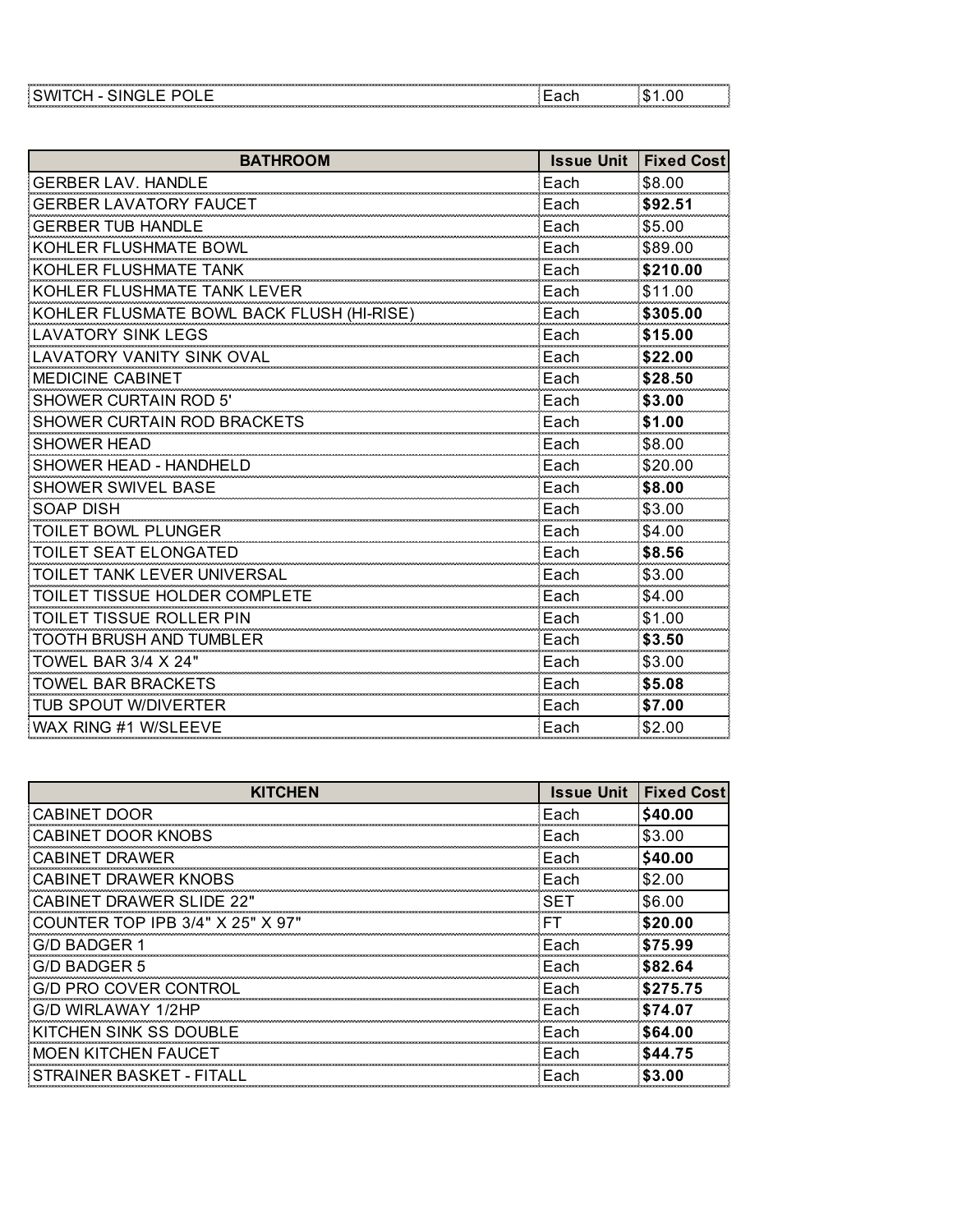| <b>POLES &amp; SHELVES</b>        | <b>Issue Unit I Fixed Cost</b> |               |
|-----------------------------------|--------------------------------|---------------|
| <b>CLOSET POLE</b>                |                                | - \$1.00      |
| <b>CLOSET POLE BRACKETS</b>       |                                | \$3.50        |
| <b>CLOSET POLE SHELF BRACKETS</b> | Fach                           | <b>\$2.00</b> |
| CLOSET SHELF SUPPORT 12"          | Each                           | -S2.69        |
| HANDRAIL 1-1/2X1-11/16 CLEAR      |                                |               |
| HANDRAIL BRACKETS                 | Fach                           | \$3.00        |
| SHELVING BULL NOSE 3/4" X 11-1/4" |                                |               |

| <b>MISCELLANEOUS ITEMS</b>                           | <b>Issue Unit</b> | <b>Fixed Cost</b> |
|------------------------------------------------------|-------------------|-------------------|
| CERAMIC TILE - WHITE 4 X 4                           | Each              | \$0.80            |
| COLD AIR RETURN VENT                                 | Each              | \$19.00           |
| ENTRY CARD REPLACEMENT FEE                           | Each              | \$22.00           |
| EXHAUST FAN COVER                                    | Each              | \$6.00            |
| EXHAUST FAN MOTOR & GRILLE                           | Each              | \$62.00           |
| <b>FLOOR TILE 1/8" ESSENTIALS</b>                    | Each              | \$1.25            |
| <b>MAIL BOXES</b>                                    | Each              | \$17.00           |
| REGISTER VENT FLOOR                                  | Each              | \$8.00            |
| REGISTER VENT WALL                                   | Each              | \$15.00           |
| SMOKE ALARM                                          | Each              | \$10.00           |
| FURNITURE PICKUP & NON KCKHA APPLAINCES (PER ITEM) * | Each              | \$35.00           |
| <b>HI-RISE LOCKOUT SERVICES</b>                      | Each              | \$12.00           |
| TRASH PICKUP (PER BAG)                               | Each              | \$10.00           |

| <b>HVAC PARTS</b>              | <b>Issue Unit</b> | <b>Fixed Cost</b> |
|--------------------------------|-------------------|-------------------|
| 410-A REFRIGERANT              | LВ                | \$7.00            |
| CASSED UP FLOW A/C COIL *      | Each              | \$250.00          |
| COMPLETE A/C CONDENSER 13 SEER | Each              | \$1,050.00        |
| COMPLETE A/C CONDENSER 15 SEER | Each              | \$1,350.00        |
| COMPLETE FURNACE 90 + % *      | Each              | \$926.00          |
| CONDENSER FAN BLADES           | Each              | \$39.00           |
| CONDENSER FAN GUARD            | Each              | \$89.00           |
| <b>CONDENSER MOTOR</b>         | Each              | \$57.00           |
| DISCONNECT - SWITCH BOX        | Each              | \$16.00           |
| ELECTRIC WHIP 230V             | Each              | \$8.00            |
| <b>FURNACE FILTERS</b>         | Each              | \$4.00            |
| INSULATION TUBE                | Each              | \$4.00            |
| LINE SET                       | Each              | \$78.00           |
| R-22 REFRIGERANT               | - B               | \$35.00           |
| THERMOSTAT - FAMILY 24V.       | Each              | \$27.32           |
| THREMOSTAT - HIGH-RISE 110V.   | Each              | \$118,00          |

| <b>APPLIANCES</b>        | <b>Issue Unit</b> | <b>I</b> Fixed Cost<br>.<br>--------------- |
|--------------------------|-------------------|---------------------------------------------|
| REFRIGERATOR - 12 C. FT  |                   |                                             |
| REFRIGERATOR - 16 C. FT. |                   |                                             |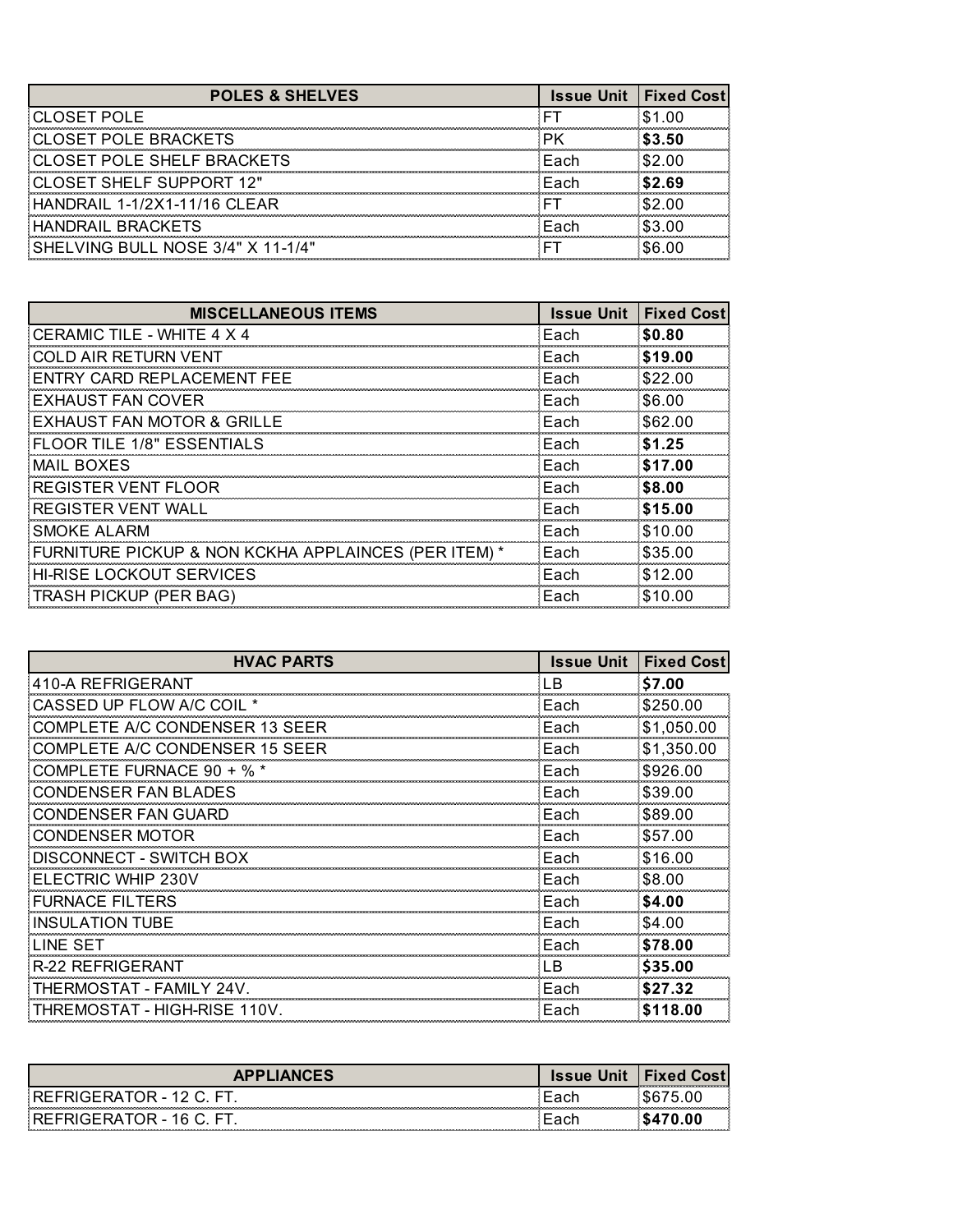|  | . |
|--|---|

| <b>REFRIGERATOR PARTS</b>                          | <b>Issue Unit</b> | <b>Fixed Cost</b> |
|----------------------------------------------------|-------------------|-------------------|
| <b>REF - COMPRESSOR</b>                            | Each              | \$130.00          |
| <b>REF - DOOR GASKET</b>                           | Each              | \$23.06           |
| <b>REF - DOOR HANDLE</b>                           | Each              | \$20.00           |
| REF - DOOR PANEL INNER                             | Each              | \$31.00           |
| REF - DOOR SHELF                                   | Each              | \$6.00            |
| <b>REF - DUCT AIR FZ</b>                           | Each              | \$12.00           |
| <b>REF - EVAPORATOR FAN MOTOR</b>                  | Each              | \$21.10           |
| REF - FREEZER DOOR 15-16 C. FT.                    | Each              | \$90.00           |
| <b>REF - FZ DOOR GASKET</b>                        | Each              | \$25.73           |
| REF - FZ DOOR SHELF                                | Each              | \$7.56            |
| REF - FZ DOOR SHELF FRT                            | Each              | \$8.00            |
| <b>REF - HOUSING CONTOL</b>                        | Each              | \$15.00           |
| REF - REFRIGERATOR DOOR FOAM ASSEMBLY 15-16 C. FT. | Each              | \$122.00          |
| <b>REF - SHELF</b>                                 | Each              | \$8.00            |
| <b>REF - SHELF END CAP</b>                         | Each              | \$5.00            |
| <b>REF - SHELF FIXED FF</b>                        | Each              | \$3.00            |
| REF - SHELF FIXED FZ                               | Each              | \$3.00            |
| REF - VEGETABLE PAN 12 C. FT.                      | Each              | \$31.30           |
| REF - VEGETABLE PAN 16 C. FT.                      | Each              | \$22.00           |
| REF - VEGETABLE PAN COVER                          | Each              | \$21.00           |

| <b>STOVE PARTS</b>                        | <b>Issue Unit</b> | <b>Fixed Cost</b> |
|-------------------------------------------|-------------------|-------------------|
| RANGE HOOD DUCTED 24"                     | Each              | \$52.00           |
| RANGE HOOD DUCTLESS 30"                   | Each              | \$43.50           |
| RANGE HOOD FAN ASSLBY                     | Each              | \$31.56           |
| RANGE HOOD FILTER 8-3/4" X 10-1/2" X 3/8" | Each              | \$6.00            |
| RANGE HOOD LIGHT LENS                     | Each              | \$5.56            |
| STOVE - BROILER DOOR                      | Each              | \$21.00           |
| STOVE - BROILER PAN                       | Each              | \$9.00            |
| STOVE - BURNER GRATE                      | Each              | \$21.00           |
| STOVE - COOKTOP                           | Each              | \$108.26          |
| STOVE - DRIP PAN 6"                       | Each              | \$4.00            |
| STOVE - DRIP PAN 8"                       | Each              | \$5.00            |
| STOVE - HANDLE                            | Each              | \$29.00           |
| STOVE - KNOB                              | Each              | \$9.00            |
| STOVE - OVEN BURNER PILOT ASSEMBL         | Each              | \$43.00           |
| STOVE - OVEN BURNER VALVE *               | Each              | \$30.00           |
| STOVE - OVEN DOOR                         | Each              | \$22.00           |

| <b>STOVE PARTS CONT.</b>    | <b>Issue Unit I Fixed Costl</b> |     |
|-----------------------------|---------------------------------|-----|
| ISTOVE - OVEN DOOR GASKET   |                                 | .00 |
| STOVE - OVEN DOOR HINGE<br> |                                 |     |